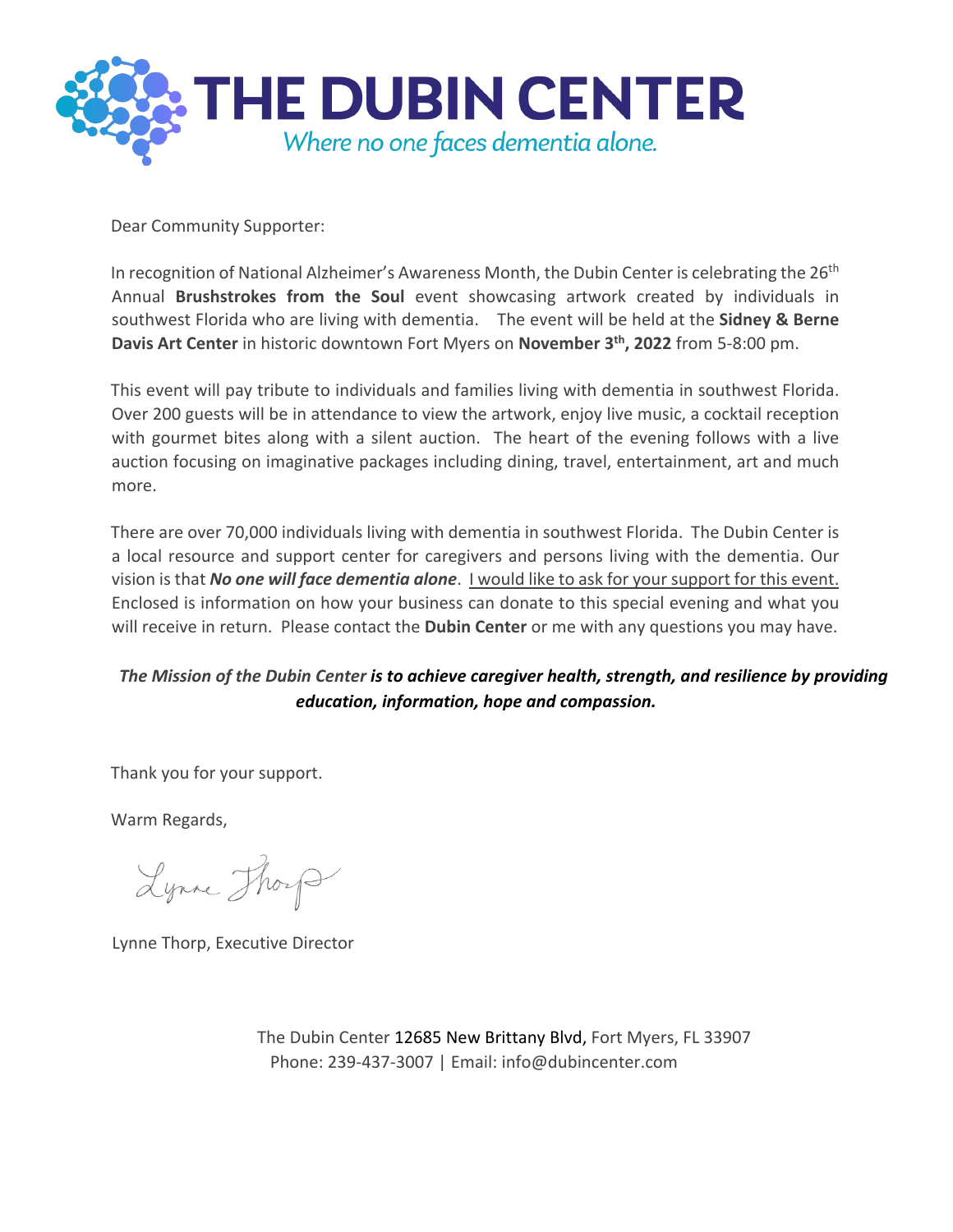

The Alvin A. Dubin Alzheimer's Resource Center is a 501 (C) (3)

## **The Dubin Center agrees to provide the following:**

 Your company listed in the live or silent auction program, given to each guest in attendance

 Your company will be listed on table with display, on the mobile bidding platform and on the website.

#### **Your company agrees to provide the following:**

A unique donation that would entice 26<sup>th</sup> Annual Brushstrokes from the Soul guests during a live or silent auction

Use of your company's name for the Brushstrokes from the Soul Auction

 Coordination of your services with the winning bidder and any package partner within 3 months of the event

 Expiration date of the auction item to be for at least 1 year from November 3, 2022 (date of event)

Provide the item or a certificate for the item

### **Please fill out the attached sheet and return to:**

The Dubin Center 12685 New Brittany Blvd Fort Myers, FL 33907

Or Call for Pick-up of Certificate or Item Phone: 239-437-3007| Email: info@alzheimersswfl.org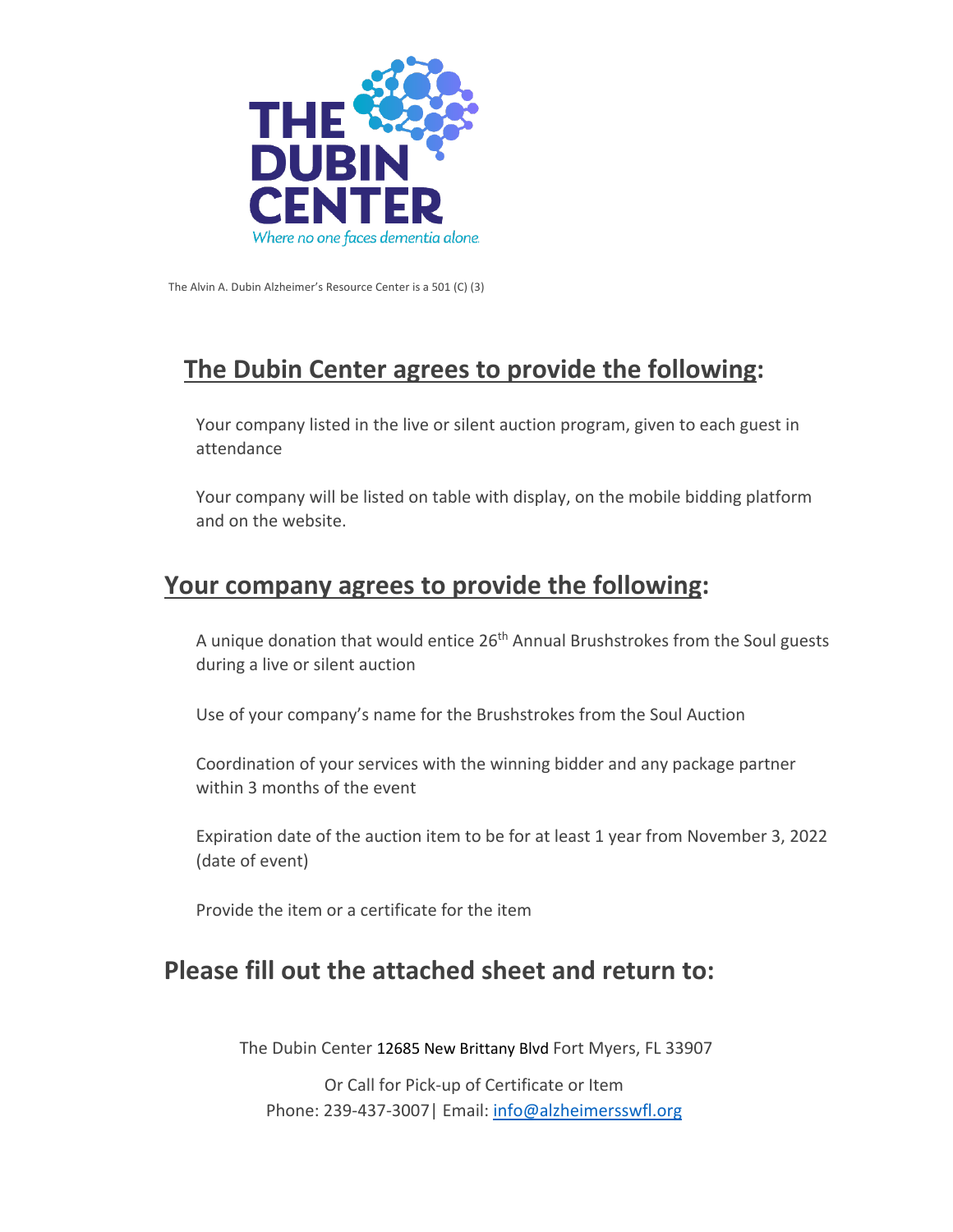



I would like to donate the following gift(s) to the Dubin Center Brushstrokes Event:

Detailed item description:

Retail Value: \_\_\_\_\_\_\_\_\_\_\_\_\_ Is item exchangeable?  $\square$  YES  $\square$  NO Expiration Date: \_\_\_\_\_\_\_\_\_\_\_

Special Instructions and/or restrictions:

Please print company or individual name as you would like it to appear in the auction program:

Item delivery method:

- $\Box$  I will messenger or mail gift to the Dubin Center office by  $\Box$
- $\Box$  I will have gift available for pick up any time after  $\Box$
- $\Box$  I would like the Dubin Center to generate a certificate. (Company provides logo via email.)
- $\Box$  Certificate / item is attached. (This form CANNOT be used as the certificate.)